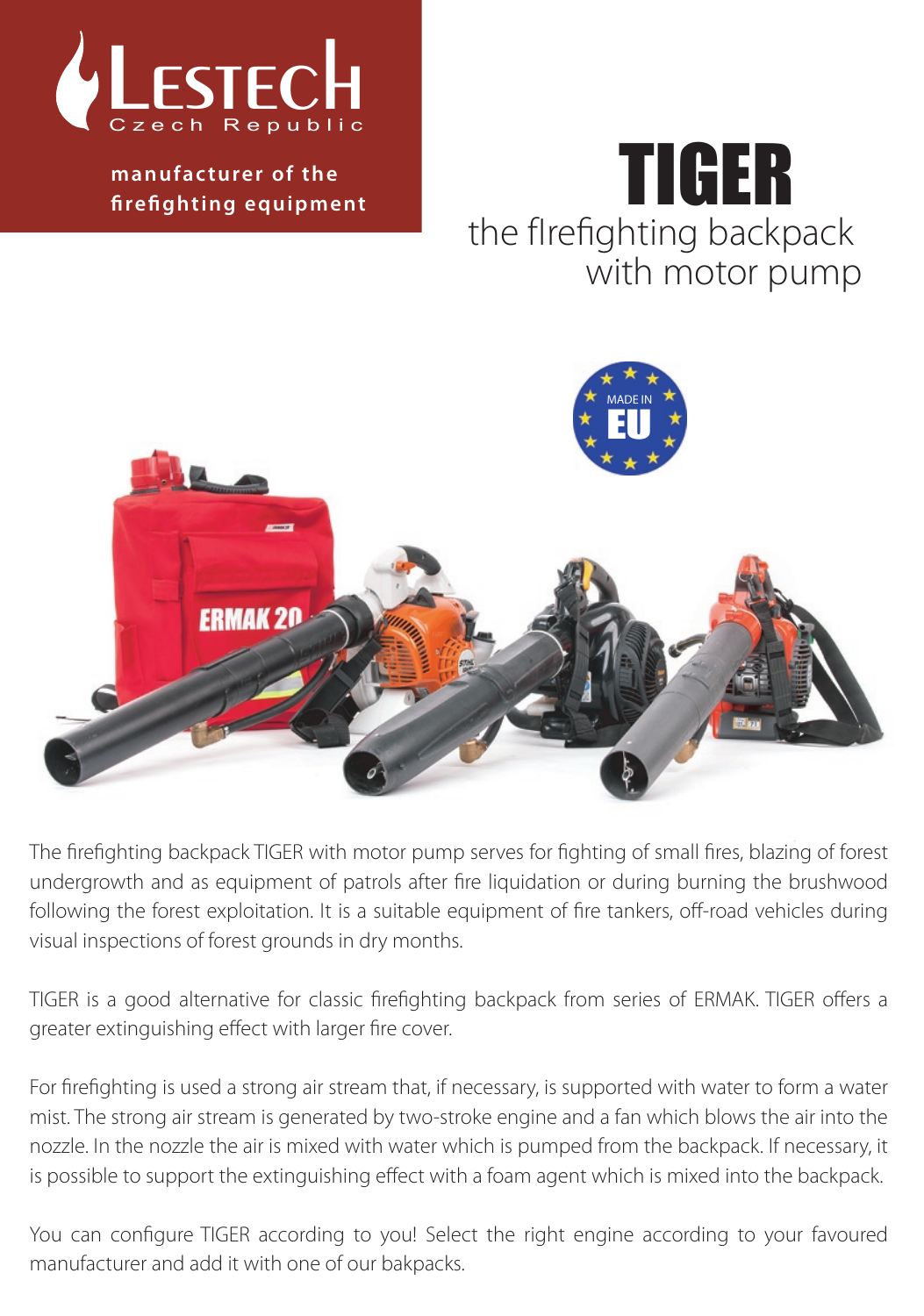

#### **McCulloch GBV345**

Manufacturer McCulloch is under the brand Husqvarna and offers very good price/power ratio. Save your money!

#### **Stihl SH 86-D**

Manufacturer Stihl offers proven quality and wide range of branch with service. Do you have some product from Stihl? Don't change!

#### **Husqvarna 125BVx**

Manufacturer Husqvarna offers proven quality and wide range of branch with service. Do you have some product from Husqvarna? Don't change!

## **Basic technical parametres**

|                          | <b>TIGER M</b> | <b>TIGERS</b>  | <b>TIGER H</b> |  |
|--------------------------|----------------|----------------|----------------|--|
| Power                    | 0.75kW         | 0.80kW         | 0.80kW         |  |
| Air speed                | 96.1 m/s       | 76.0m/s        | 69.0m/s        |  |
| <b>Tank volume</b>       |                | 16/20/25       |                |  |
| Flow rate                | $2$ /min       | $1.8$ $l/min$  | $1.8$ /min     |  |
| <b>Spraying distance</b> |                | 6 <sub>m</sub> |                |  |









The firefighting backpack with motor pump with high performance and easy handling...

...the firefighting backpack with a double-action handheld pump where you can't use the motor nozzle...

...leaf blower, vacuum and crusher with original accessories by motor's manufacturer.